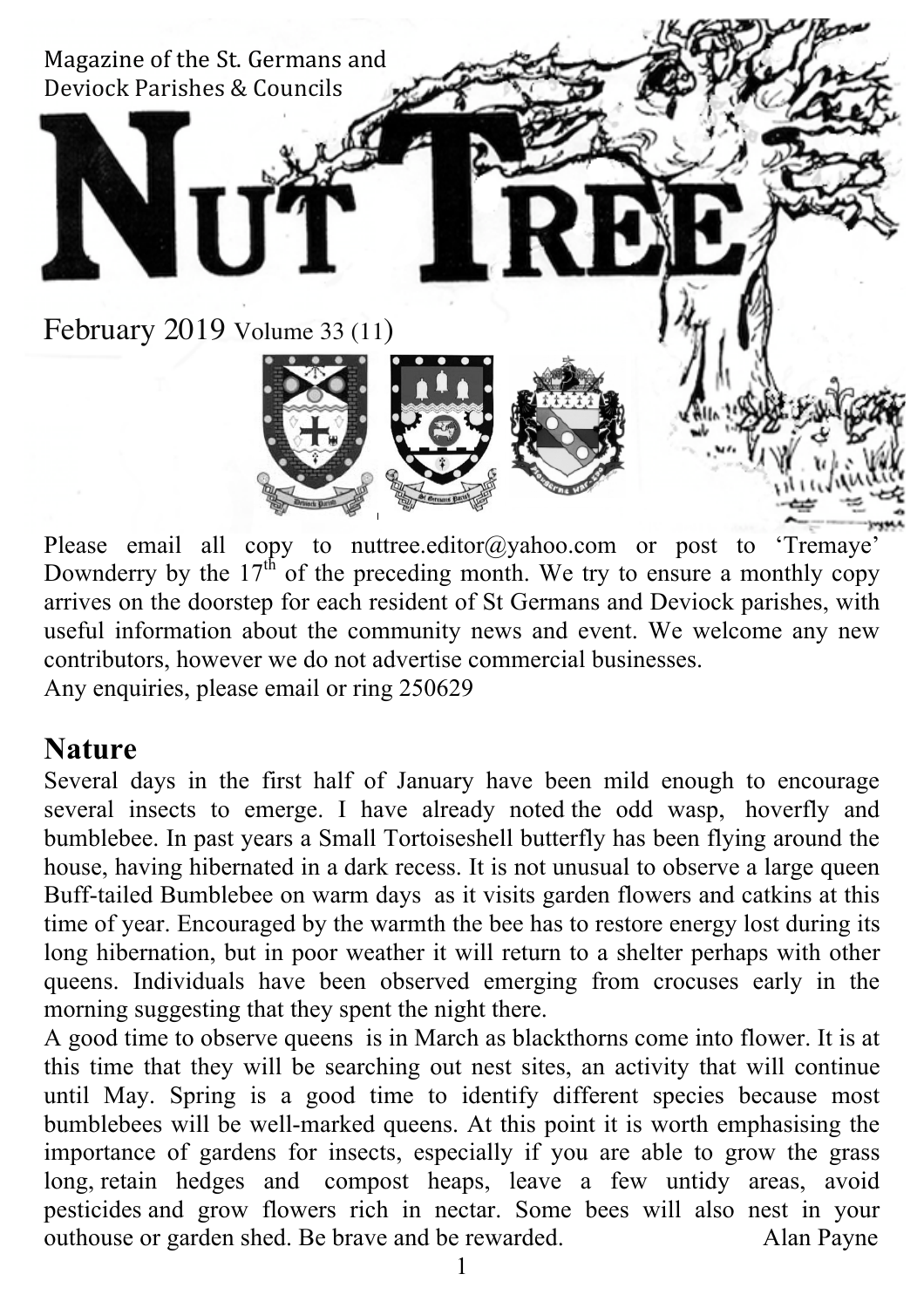## **From the Parishes – St Germans**

First some good news. Whilst Cornwall council tax may rise by 3.9% the Parish part (precept) for St Germans Parish will remain the same.

Most of you may have seen the speed warning flashing sign in Polbathic. When it was not flashing it was still recording traffic speeds.

From an earlier survey we found that westbound traffic from Torpoint to Trerulefoot goes through Polbathic at an average speed 2 miles per hour higher than eastbound traffic.

The latest survey showed that the speed of the slower moving traffic (eastbound) had an average speed of 36.5 miles per hour in the 30 limit – and that over 30% of traffic was over 40mph and that 1.8% of vehicles were over 55mph in the 30 limit that is 250 vehicles in 9 days. As a result of this and other traffic\parking problems being raised with Councillors, we are going to run public traffic consultations to see how we can help to address these and other concerns.

We have booked the following:

Monday 1<sup>st</sup> April 2019 at Tideford British Legion from 2pm - 8pm Thursday 4th April 2019 at Polbathic Village Hall from 2pm - 8pm Wednesday  $1^{st}$  May 2019 at the Eliot Hall St Germans from  $2pm - 8pm$ 

These consultations are to give you the opportunity to talk with your Councillors about traffic issues generally and propose your solutions to the problems as you see them. We hope to have maps, charts and even the reasons why some solutions work and some don't. This will be followed by a survey both online and paper to give a better overall plan.

The information that we have now is that speed visor signs can reduce excessive speeding by 50%. The Council think that two signs are necessary in Polbathic with new road markings so at the Polbathic meeting we will want to know the best position etc and you can help.

At Tideford two big issues are the air quality and the A38 but we do not want these to obscure smaller changes that could make your life better as far as traffic matter – things like residential parking rules to ease obstructions, better vision on junctions, etc.

At St Germans complaints have been raised about obstructive parking, visibility, the exit from the Eliot Arms and Village Shop, damage to the Old White House, Festival traffic and speeding.

We hope to see you at one of these sessions as this will help us to help you.

Parish Office opening hours; Tuesday, Wednesday, Thursday – 9.30am – 2.30pm **Emily Young** - Parish Clerk. Telephone no. 07845 130596 Or preferably by email – clerk@stgermansparishcouncil.gov.uk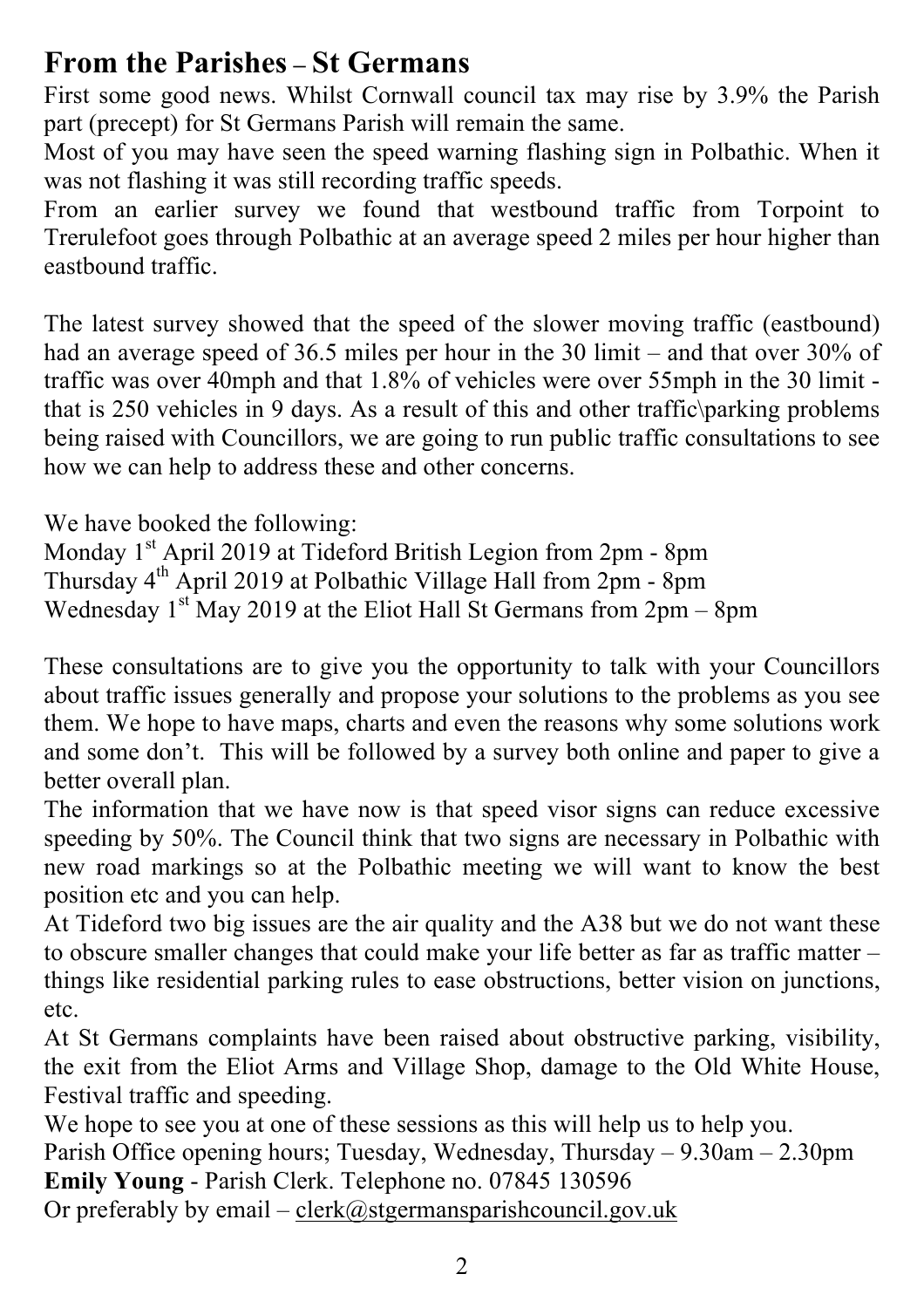#### 3

## **Deviock**

Date of next meeting: Parish Council Meeting: 14<sup>th</sup> February 2019, 7.30 pm at Downderry Methodist Church. Planning Committee: 28<sup>th</sup> February 2019, 6.30 pm (if required), at Downderry Methodist Church.

**DEVIOCK PARISH COUNCIL LOAN FUND** The Council provides interest free loans (up to  $£1,000$ ) to local organisations for specific projects (subject to terms and conditions). Please contact the Clerk or one of the councillors if your organisation thinks it could benefit from this service.

Deviock Parish council have a **Clerk Vacancy** coming up. An advert will be posted on notice boards and in the next edition of Nut Tree.

The Deviock Parish Office is located at:- The Vestry, St. Nicolas Church, Main Road, Downderry PL11 3LE Tel. 01503 250 052 clerk.deviockpc@btinternet.com Opening hours are:- Wednesdays: 2pm – 4pm, Thursdays: 9am – 12 noon Check out www.deviockparish.org.uk (Agendas and Minutes are available) Tim Pullin – Parish Clerk

## **News from Cornwall Council - Richard Pugh**

On 1<sup>st</sup> January 2019 the energy price cap came into force on gas and electricity charges in Great Britain. The cap has been

set to ensure energy prices are fair, in line with changes to the underlying costs of providing the gas and electricity that heats and powers our homes rather than suppliers profiteering. Around 11 million customers in England, Scotland and Wales who were on default tariffs-such as standard variable tariffs-will benefit from the cap. It means that suppliers must cut the price of their default tariffs to the level of the cap or below it. Customers using a typical amount of gas and electricity will immediately be around £76 better off with those on the worst deals saving about £120. Default tariffs are a basic deal from suppliers and are usually the most expensive you could be on. Over half of all households in Britain are stuck on default tariffs because they have never switched or done so recently. Find out more on the Ofgem website. More than a third of homes in Cornwall which had a house fire in the last year did not have a smoke detector. Of the 304 house fires attended by firefighters from Cornwall Fire and Rescue service (CFRS) between 1<sup>st</sup> January and 1st December 2018, 120 did not have a smoke detector and in a quarter of cases where a smoke detector had been installed the device did not activate. Cornwall Fire and Rescue service will fit smoke detectors as part of free Home and Fire safety checks offered to the more vulnerable members of our community. Firefighters visit more than 5000 homes across Cornwall each year to give advice and it is very easy to request a visit. Please contact the Fire and rescue service. Finally I would like to wish everybody who receives the Nuttree a wonderful 2019. If I can help anybody with Council related issues please contact me on 01503 220768 or richard.pugh@cornwallcouncillors.org.uk

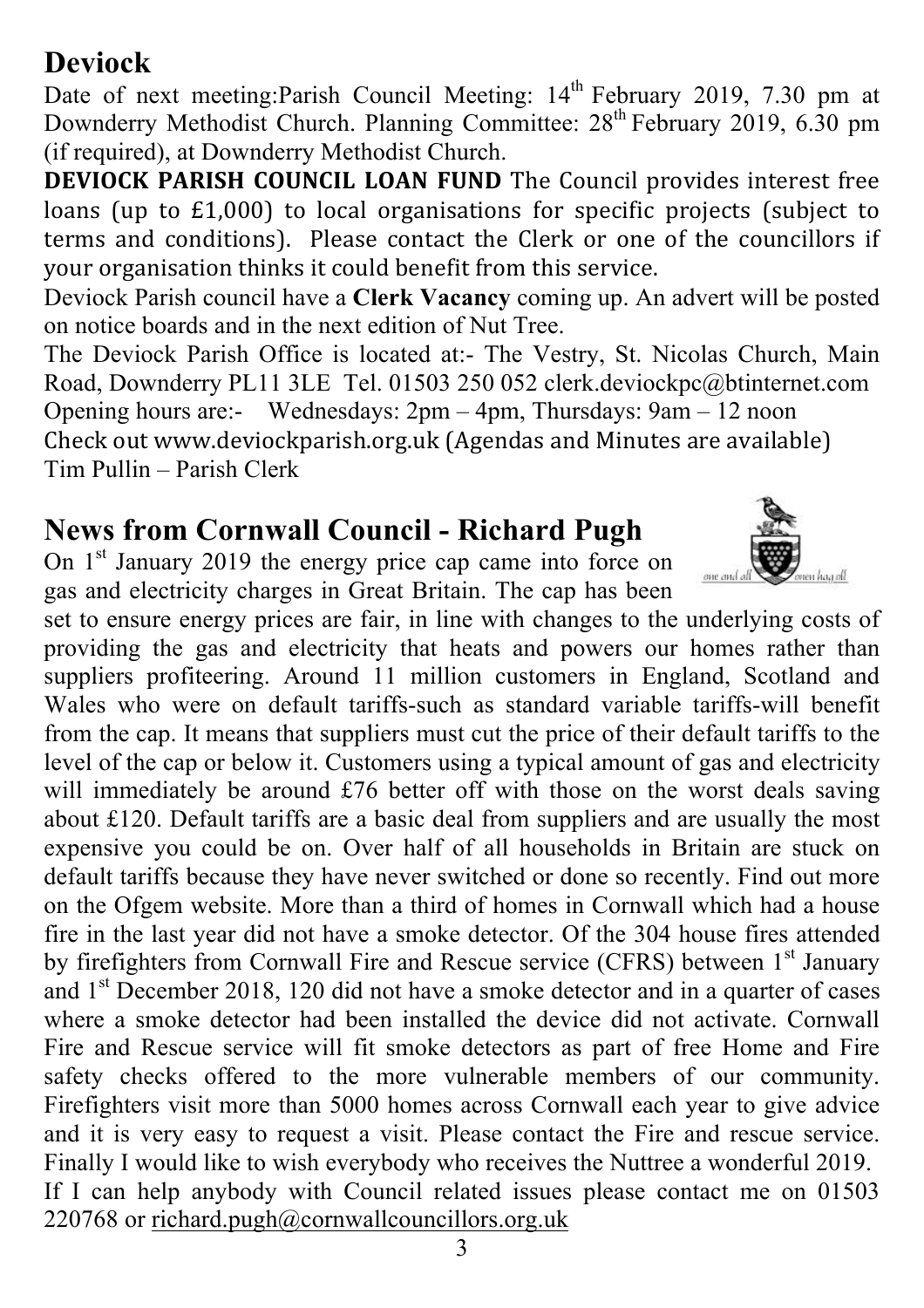## **Green Tips**

In last month's Nut Tree I commented about Climate Change. Here are a few more suggestions for things you can do to help.

**Tree and hedge planting**. One of the most important protectors of the planet are trees. Not only do they absorb carbon from the atmosphere, but in heavy floods they also help reduce soil erosion. The UK has only 8% of tree cover, compared to 35% in mainland Europe.

Tree planting can be done any time until early April. Easy to grow and of good wildlife value are oaks, limes, willow, birch, cherry, apples, rowan and beech. Of course we don't all have space to plant trees, so a good alternative is to have others plant them for you. Becoming a member of the Cornwall Wildlife Trust or Woodland Trust will support the work they do.

Equally valuable to tree planting and something most of us can do, is to replace fences with wildlife hedges. These can make a most attractive garden border. Plant a wildlife mix of blackthorn, hawthorn, guelder rose, hazel, field maple, crab apple, wild cherry and dog rose and in years to come you can enjoy birds feasting on the fruits of your labours.

**Want to green your web use?** Switch to the search engine Ecosia. It works really well and uses its profits to plant trees. 46 million so far!

Finally some **low carbon food tips** from Mike Berners-Lee's excellent book *How Bad Are Bananas?*

"Eat what you buy. Ask people how much they'd like before you serve them. Eat the skins, clean the plates, pick the carcass, save the leftovers. Check what needs eating when you plan your menus. Keep vegetables in the fridge if you can. Rotate the contents of your cupboards so the old stuff is at the front. Eradicating waste is worth a 25% carbon saving for the average shopper."

For further reading, visit https://sustainablefoodtrust.org Lizzy Stroud

## **St Germans & District Garden Club**

 What a great start to the New Year! Our talk in January was by Gary Long, the head gardener at Trewithen Gardens. He gave us an amazing talk on the history of the gardens from the  $18<sup>th</sup>$  century to the present day. We had a 'Virtual Tour' to show us the gardens as they are now with an insight into the plans to restore them to their original layout.

This month our meeting is on Wednesday  $20<sup>th</sup>$  February at 7.30pm in the Eliot Hall when David Eno is giving a talk on 'Understanding Plants for better gardening'. Visitors are always welcome.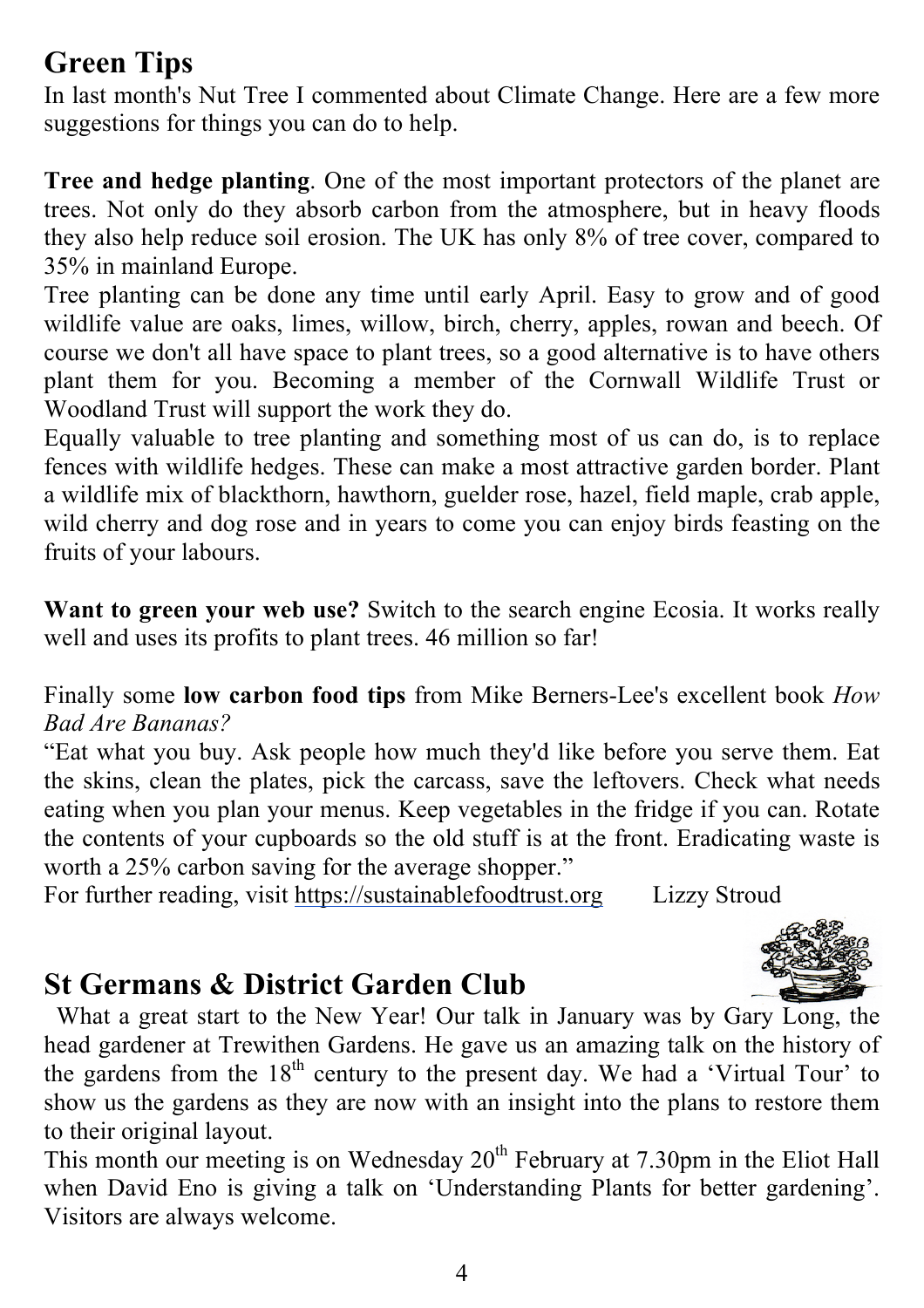#### **St Germans Priory Church BOURNEMOUTH SYMPHONY ORCHESTRA PRESENTS 'RESONATE STRINGS'** THURSDAY 14TH FEBRUARY 2019 7.30 p.m.

Enjoy world class music played by professional experienced musicians Please come along and experience this wonderful musical evening. Tickets £12 /. £8 (under18) Doors open 7.00 p.m. wine available £3 per glass. Tkts available from St Germans Community Shop , www.crbo.co.uk. or call 01726879500. Please wear warm clothes. We look forward to seeing you.

#### **Downderry and Seaton Village Hall**

**HALL EVENTS** - It's **PANTO TIME** and this is always a popular  $\frac{S}{S}$ event, so **buy your tickets now**, after all, you won't want to miss the Drama Group making fools of themselves or seeing their fabulous



costumes and the scenery. 'What dastardly plot has the evil Zelda Blackadder got in store for the beautiful Princess Arora. Will the King and Queen be able to keep the princess safe by hiring a special agent from M15. Who will be the hero on the day and save the sleeping beauty?' **Who:** The Downderry and Seaton Village Hall Drama Group. You will see lots of familiar faces and some making their stage debut, supported by an innovative production team. **What:** Sleeping Beauty written by Julie Petrucci and Chris Shin. **Why:** To give you a night to remember and help support the Village Hall. **When:** 13th, 14th, 15th and 16th February 2019, doors open 6.30pm for 7.30pm start. **Where:** Downderry and Seaton Village Hall. **How:** Tickets are £7.50 for adults and £3.50 for children. You can purchase tickets online from the Village Hall website www.downderryandseatonvillagehall.co.uk, Summink Different in Downderry and The Waves Bar in Seaton. - The next **BIG BREAKFAST** is on Saturday 23rd February. So come and enjoy a hearty breakfast, only £4.95, which includes a tea or coffee. Open from 10am to 1pm. It could also be the ideal time to get a bargain on the Bric-a-Brac and Book Stall. All are welcome, including well behaved dogs. - The first **BINGO** of 2019 is on Thursday 28th February. Doors open at 6.30pm and eyes down at 7.30pm. Drinks and snacks can be purchased and there's always a great raffle. - To avoid disappointment, book at table now at our next **Table Top Sale and Craft Fair** on 10th March. To book a table complete the online form @ downderryandseatonvillagehall.co.uk or telephone Keith or Mandy Smith on 01503250421. Please note, due to Panto rehearsals and shows, the Village Hall will be closed for normal business from 3rd to 17th of February and the Snooker Room from 10th to 17th February.

Coming in March…….

- Friday 1st **AGM** with Refreshments after, 7.30pm
- Tuesday 5th **Coffee morning,** 10am to noon
- Sunday 10th **Table Top Sale and Craft Fair**, 10am to 1pm
- Saturday 16th **Big Breakfast & Early Plant Sale**, 10am to 1pm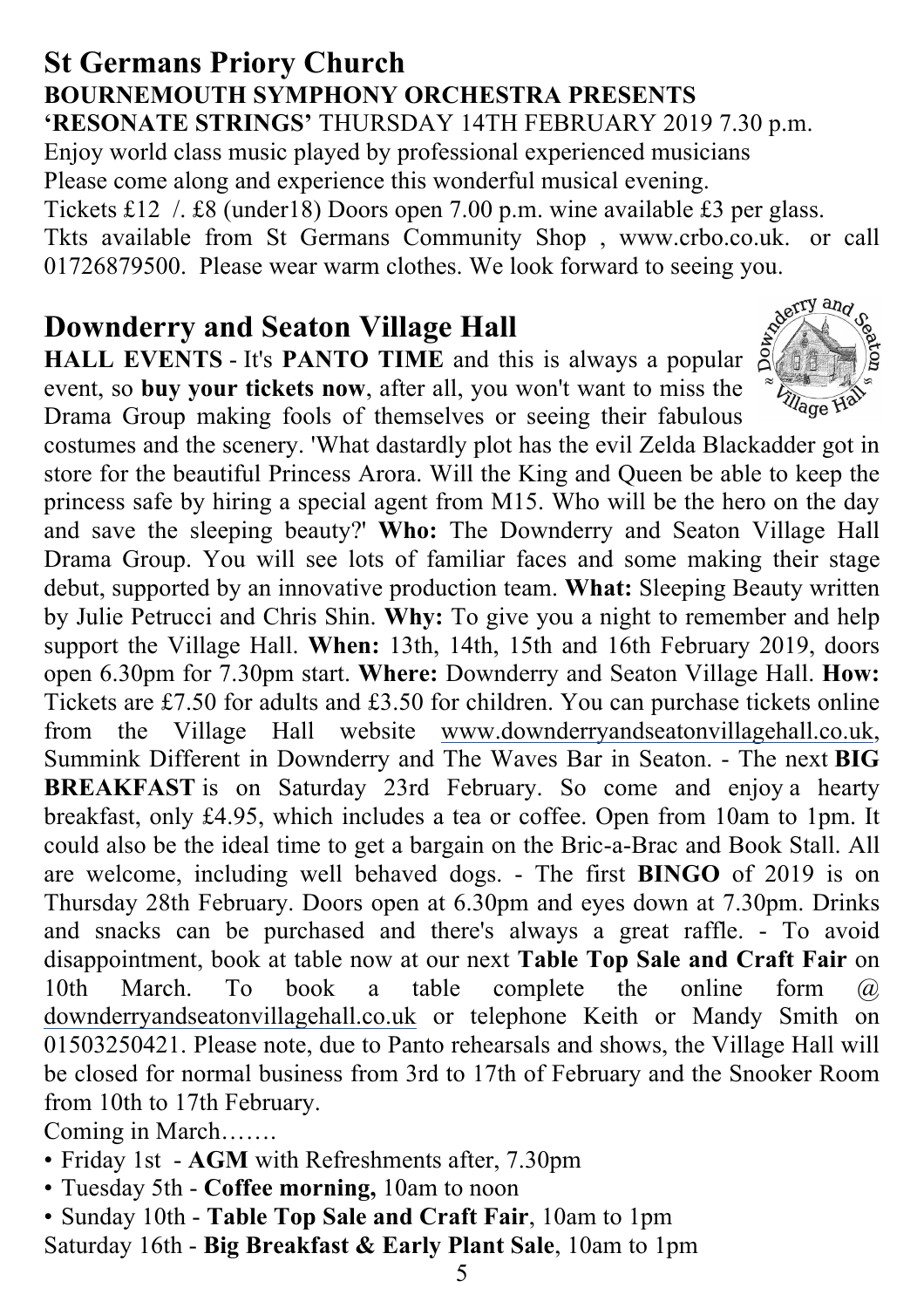| <b>Downderry and Seaton Community Bus</b>                              |    |                                                                 |           |                |       | $= 22$ |
|------------------------------------------------------------------------|----|-----------------------------------------------------------------|-----------|----------------|-------|--------|
| Feb                                                                    |    |                                                                 |           |                |       |        |
| <b>Monday</b>                                                          | 4  | Looe                                                            | 11.30am   | <b>4 Hours</b> | £1.50 | £2.00  |
| <b>Tuesday</b>                                                         | 5  | Plymouth                                                        | 9.30 am   | 4 Hours        | £2.60 | £3.80  |
| <b>Thursday</b>                                                        |    | Liskeard                                                        | 9.30 am   | 2 Hours        | £1.80 | £2.50  |
| <b>Friday</b>                                                          | 8  | <b>EXETER</b> (via IKEA)                                        | 9.30 am   | 4 Hours        | £5.50 | £7.00  |
| <b>Saturday</b>                                                        | 9  | <b>Trago Mills</b>                                              | $2.00$ pm | 2.25 Hours     | £2.90 | £3.20  |
| <b>Tuesday</b>                                                         | 12 | Plymouth                                                        | 9.30 am   | 4 Hours        | £2.60 | £3.80  |
| <b>Thursday</b>                                                        | 14 | Liskeard                                                        | 9.30 am   | 2 Hours        | £1.80 | £2.50  |
| <b>Friday</b>                                                          | 15 | Coffee Morning + 300 club, Village Hall, 10.30-12.00 noon £1.00 |           |                |       |        |
| <b>Tuesday</b>                                                         | 19 | Plymouth                                                        | 9.30 am   | <b>4 Hours</b> | £2.60 | £3.80  |
| Wednesday                                                              | 20 | <b>TRURO</b>                                                    | 9.30 am   | <b>4 Hours</b> | £4.50 | £6.00  |
| <b>Thursday</b>                                                        | 21 | Liskeard                                                        | 9.30 am   | 2 Hours        | £1.80 | £2.50  |
| <b>Tuesday</b>                                                         | 26 | Plymouth                                                        | 9.30 am   | 4 Hours        | £2.60 | £3.80  |
| <b>Thursday</b>                                                        | 28 | Liskeard                                                        | 9.30 am   | 2 Hours        | £1.80 | £2.50  |
| TO BOOK SEATS TELEPHONE DOWNDERRY (01503) 250611 Mon-Fri 9.00am-5.00pm |    |                                                                 |           |                |       |        |
|                                                                        |    | Under 5's to be accompanied by a responsible adult.             |           |                |       |        |

The next coffee morning for the Downderry Community Bus will be held in St. Nicolas Church on Friday 15th. February, NOT the Working Mens Club, as the panto will be in full swing. Sadly, there was no January coffee morning due to the memorial service for Ken Moore being held on the same day. Therefore, both January and February numbers will be drawn on 15th. February. PLEASE make sure you are paid up-to-date, remember, "you have to be in it to win it" !! I look forward to seeing you at St. Nics on the 15th. Jo. Woodley

## **No Rules Pumpkin Competition 2019 Information for all competitive pumpkin growers....**



 $\frac{1}{2}$ 

Seeds from last years winner of 25 kg will be available from 1 March 2019. Please telephone 01503 230449 or call for details of where to collect the highly prized seeds. Just to reassure everyone there are no rules as to what you do to grow the plants. All you have to do is register your entry and collect the seeds. This year we hope to raise some money for charity so an entry fee of £1 is payable and you get 2 seeds plus a free melon seed, calculation of points will be done by multiplying weight by girth. It is hoped that enough pumpkins will be grown to let the school have them after judging for the school children to have them for the Halloween celebrations. I note that preliminary tilling of pumpkin growing beds has already taken place, it is never too late to get out in the fresh air and see what others are doing. Best of luck, hope you will take part . Martin Reed

## **British Heart Foundation**

Well done and thank you to Matilda (7) and Sebastien Duncan (6) from St Germans school because on Christmas Eve they sold home-made mince pies and coconut mice in St Germans in aid of the British Heart Foundation. They were very good sales people as they made £100.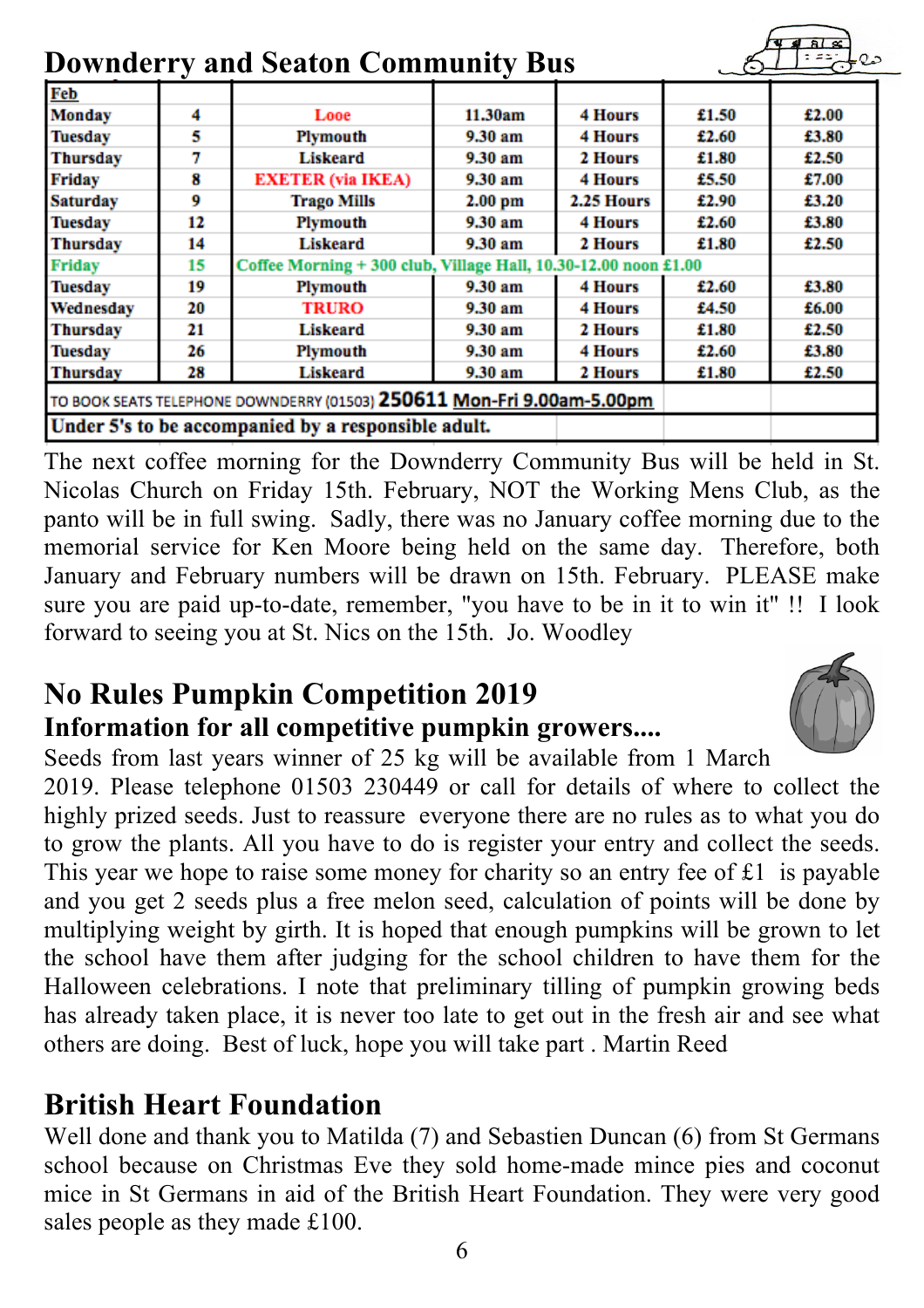## **St Germans Thursday Club AGM 28th February.**

Members (old and new): Have you submitted your nominations and/or volunteered for the committee yet? Let's keep the club lively at 46 years old, a village institution we can all enjoy. Why not consider membership? - only £10 yearly - for twice monthly activities in the Eliot Hall and on outings - stately homes, town visits, river trips, garden centres etc. We meet on the 2nd and 4th Thursday of each month.

Enquiries to Jenny Putt, Chairperson, 230766

See you on 28th Feb. 2:30 pm in the Eliot Hall for the AGM.

## **The Cornwall Link – Connecting Communities**

Have you heard of the Cornwall Link?

It is an online resource created by Age UK Cornwall and the Isles of Scilly for use by people of all ages to help them find and access the myriad of brilliant services and groups available in the community. Would you like more people to know about a group you run?Creating a listing is simple, free and with around a thousand new users visiting the Cornwall-wide site a month, could be well worth your while.

You can either fill in the online form at http://cornwall-link.co.uk/submit-a-service/ or call 01872 266383 to get a personalised listing. You can even add your own photos, videos and website links if you want to.

theWI

#### **Downderry and Seaton WI**

After last month's New Year lunch, first meeting of our singing group and visit to the chocolate factory at St. Eval, we now prepare for the coming year at our Annual Meeting on Tuesday 13th February at the Zone, 1.00 pm. Look forward to seeing you there! JD.

## **Mobile Library Dates**

| Mobile Library Tuesday - Wk 3 |             |  |  |  |  |
|-------------------------------|-------------|--|--|--|--|
| St Germans-                   |             |  |  |  |  |
| Alms Houses                   | 09:45-10:05 |  |  |  |  |
| St Germans-                   |             |  |  |  |  |
| Quay Road                     | 10:15-10:50 |  |  |  |  |
| Kingsand- Village             |             |  |  |  |  |
| Hall                          | 11:15-11:45 |  |  |  |  |
| Crafthole- Bus Stop           | 12:10-12:30 |  |  |  |  |
| Downderry- Inn                | 13.55-14:25 |  |  |  |  |
| Seaton- Car Park              | 14:40-15:00 |  |  |  |  |
| Looe- Eastcliffe              | 15:20-15:40 |  |  |  |  |

Your next Tuesday visit will be 12th Feb, 12th March, 9th April, 7th May 4th June.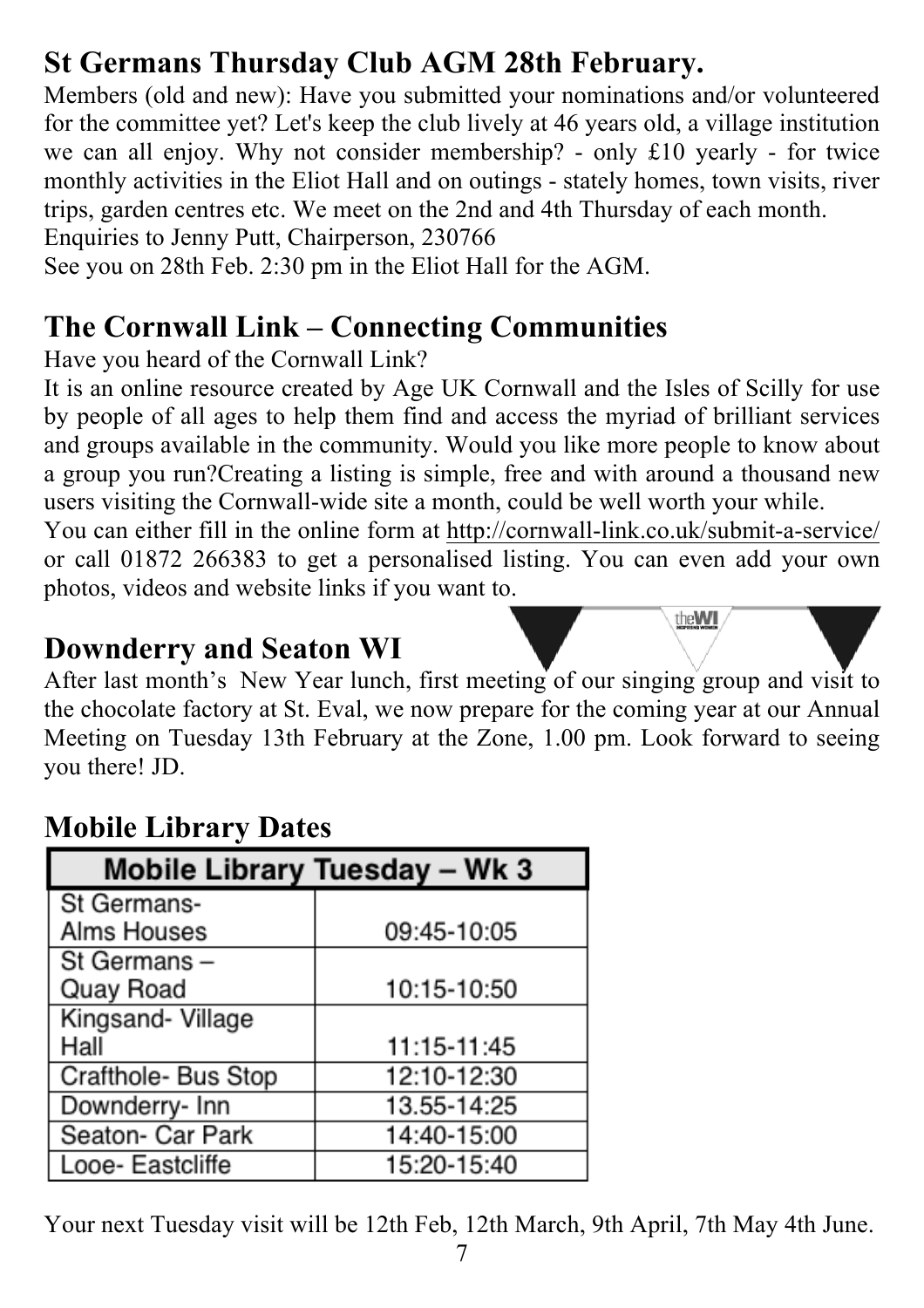**The Copley Charity Bake Sale** in memory of Zachary Bradburn and held on December 22<sup>nd</sup> 2018 was a wonderful success. So many people came and we were all touched by how many of you baked or bought food. Thank you so much. Special thanks to my friend Claire who came down from Manchester to sing Christmas songs for the afternoon. It was a fantastic atmosphere and everyone was happy. I am proud to announce that we raised the amazing sum of £600 in memory of my lovely brother. This will be donated to Air Ambulance and Mind charities. Rachel Bradburn Collings.

## **News from Residents Association - DaSRA**

Two residents have joined the six-strong Committee of DaSRA. **Elsa Guilfoyle** will be known to many, having spent 8 years taking our phone calls to book a seat on the Community Bus. She now is happy to be a contact for residents who want DaSRA to act on community issues. **Matt Belding,** who previously lived in Downderry before moving to Seaton, now looks forward to talking to many Seaton residents about matters of interest in the west side of the village. You can reach Elsa, Matt and all other Committee members by emailing **info@dasra.co.uk**

Those residents who attended the public meeting held at the Zone last November to hear Cornwall Rural Housing Association's plans for a development in Broads Yard may be wondering what is happening. Dave Gatland, DaSRA Committee Member following Planning Issues, has received an update from CHRA (11 Jan 2019) " *We confirm that it still our intention to submit a planning application for this scheme but as is often the way some elements are taking longer to complete than anticipated. However this does give us some extra time to consider all the comments we received at the consultation event both positive and negative*".

Do follow DASRA website - **dasra.co.uk** - for latest information on Planning and other local news. Dates for diaries. **Beach Clean on Saturday** 9th March and 14 April. DaSRA Committee Member, Maura Swabey, is liaising with Looe Marine Conservation and Clean Cornwall to co-ordinate a Beach Clean on Downderry Beach on Saturday 9th March and on Seaton Beach on Sunday 14th April. DaSRA hope that "The Clean"will become a regular event, perhaps twice a year. More details will follow in next month's NutTree and on website DaSRA.co.uk but do email **info@dasra.co.uk** to express an interest in taking part. Laura Done, Chair, DaSRA.

## **Eliot Hall - Soup and Pudding Lunch**



#### **Eliot Hall Community Centre Tuesday 12 February 2019 12 - 2 pm**

Come and join us at the Eliot Hall in St Germans for the second soup and pudding lunch of 2019. Enjoy a bowl of warming soup and a delicious dessert for only £5 and meet friends new and old. Chance your arm in the raffle and finish off with a hot drink of your choice.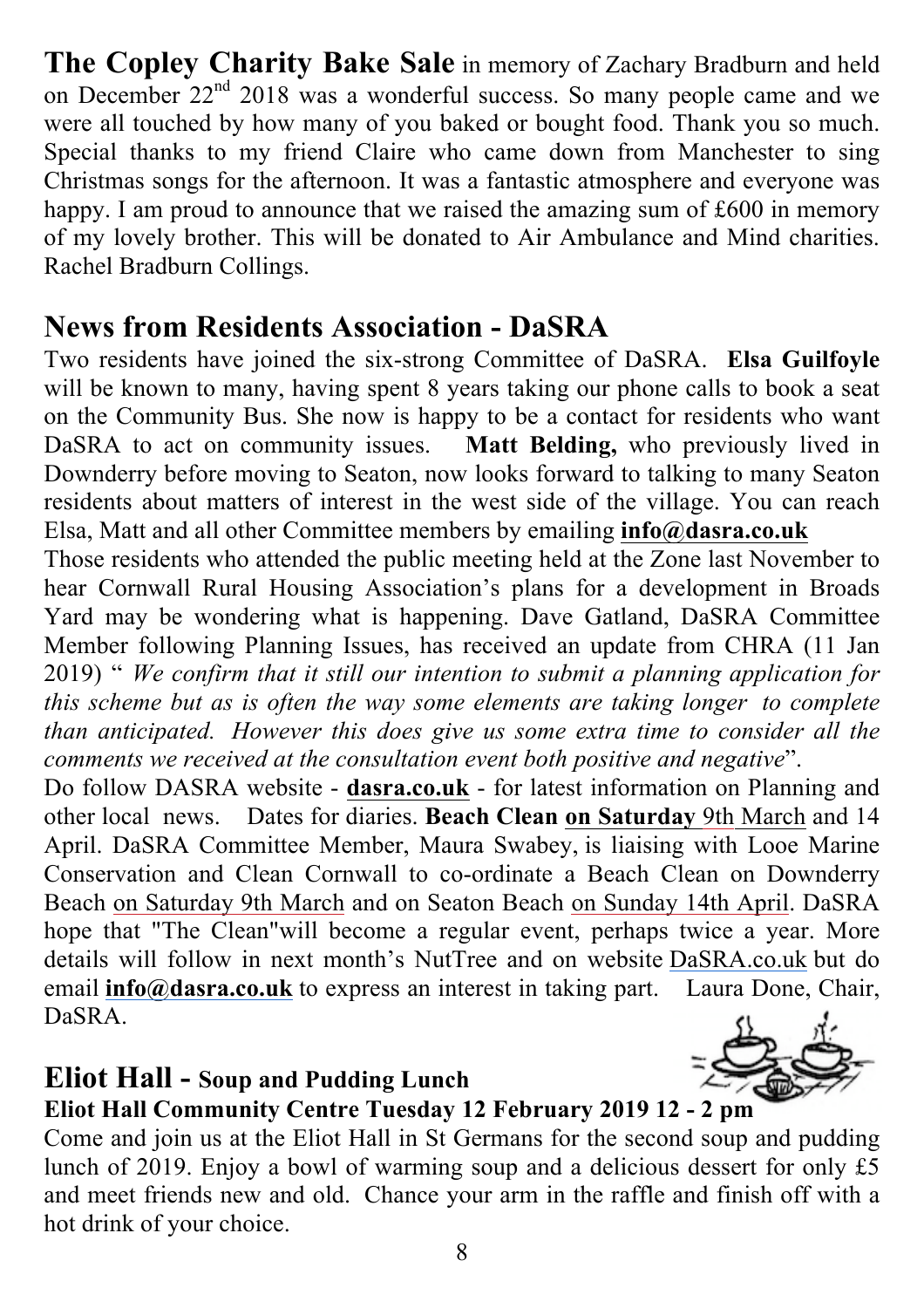## **Port Eliot Festival Village Tickets Applications Open!**

Applications for village tickets are now open (hurrah!).



25th - 28th July 2019, St. Germans, Cornwall

We have decided to keep the process for buying village tickets online, there were some teething issues last year so thank you for bearing with us. We've since made some improvements which we are hoping will simplify things further you can read about these changes and access the online form via our website www.porteliotfestival.com/village-tickets

If you applied last year you know the process, and now you just need to log in and complete the form again, uploading your documents as proof of address for the village of St Germans. **You must do this for each Adult and Young Person you are requesting tickets for.**

**If you do not have the internet, then a paper version of the form can be collected from the village shop.** Applications will be reviewed and if everything is in order then we will respond with a ticket purchasing link. We plan to do this in April 2019. **The** Applications deadline is Friday 26th April 2019. Please email info@porteliotfestival.com if you have any questions.

## **St Germans & Area Public Transport Group**

**Bus Changes in May -** Representatives of Citybus have had various discussions in our area in recent months, and have two proposals which should please many people in Downderry, Seaton, Widegates and St Germans etc.

Citybus says: "This is where we stand at present: the service 75 will be removed from St Germans and will revert to its previous route via Widegates. This will see the journey time between Torpoint and Liskeard back to just under an hour. We will then introduce a service 71 that will operate from Liskeard to Menheniot, Polbathic, St Germans, Tideford, Landrake and will terminate at Saltash Fore Street. This will run 4 times a day in both directions. Anyone wishing to continue onto Plymouth has a much better location and choice to transfer at Saltash Fore Street. Anyone who wishes to travel to Looe can do so by changing buses at Tideford for the 72."

Citybus will be keeping Parish Councils informed; and the Public Transport Group will keep you in touch with proposals. We hope to produce an easy to read May bus timetable for the new 75 and 71 services once we have the details. Alan Cousins (230106)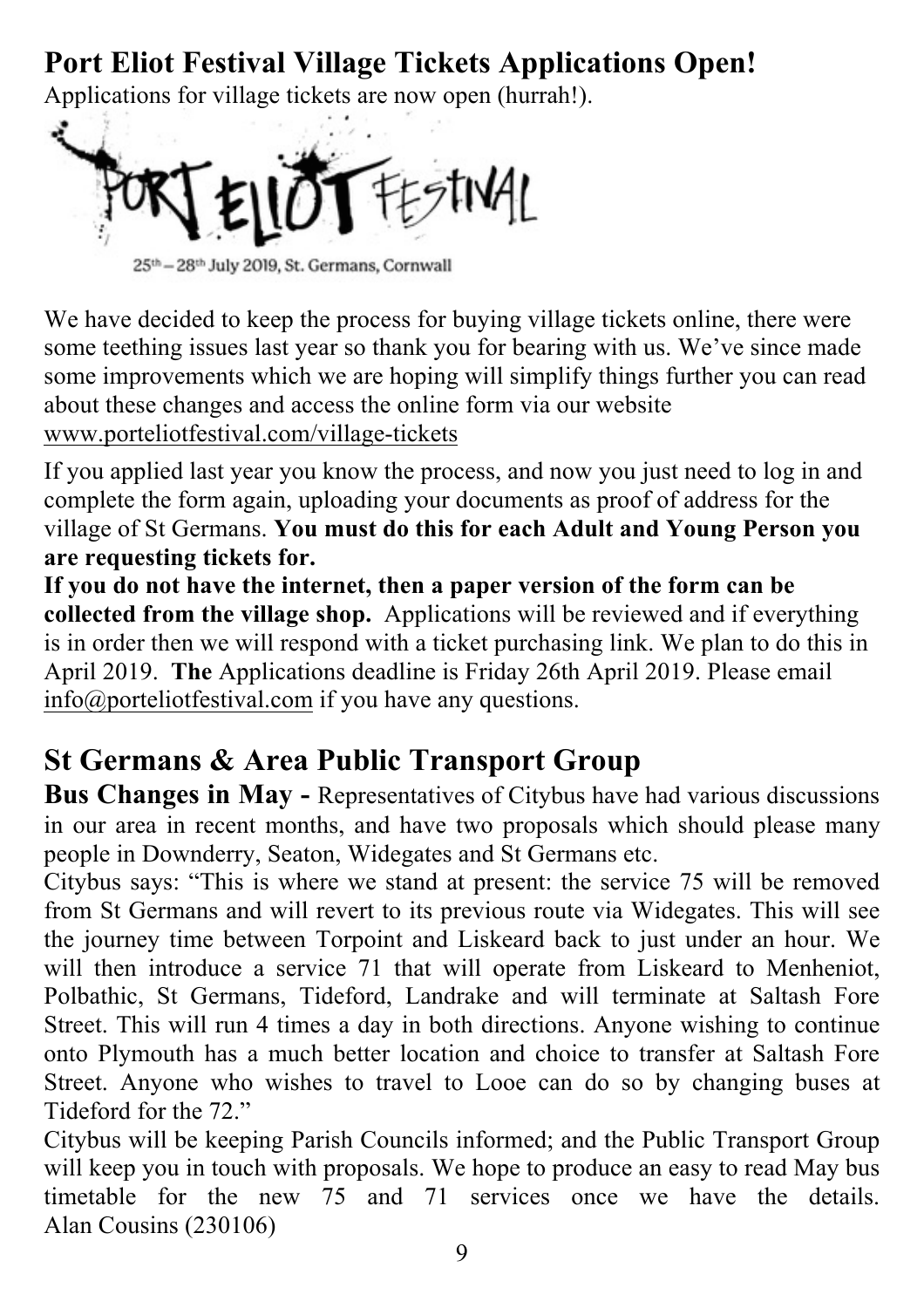## **The Zone a fresh expression of the methodist church in Downderry The Chapel by the Sea**

The service for February is on Sunday 10th February at 5pm. This will be taken by The Reverend Jonathan Budd our Superintendent Minister. There will be refreshments after the service. We welcome anyone who wishes to join us.



## **St Germans and District Twinning Association**

Thank you to everyone that came and supported our Burns Night celebrations. It was a fantastic evening enjoyed by all. A special thank you to Val Dawson from the Liskeard Scottish dancing group for her superb 'calling' although it was far more along the lines of coaching, coaxing and organising an unruly rabble! We are preparing for our two yearly trip across the channel to spend early May bank holiday weekend with our Breton friends. It isn't too late to join us, if you fancy taking part. Membership to the association is £20 per year for adults, and free for children. You would need to book your own passage on the ferry, but on arrival we are accommodated and entertained wonderfully. It is a really good opportunity to learn a little more about the culture and lives of our near neighbours across the channel. Language is never a barrier - as dictionaries of old have become a phone app. so translation is very straightforward. However a few hours in it can be fun to communicate with the language of laughs and smiles over good food and drinks with friends. New 'twinners' are matched as closely as possible, and the weekend is always a mixture of 'free' time with our hosts, and communal events with the whole crowd. Please email me, Biddy on biddy daniel@yahoo.co.uk if you'd like some more info...

## **Cornwall Hospice Care**

It was lovely to see so many of you last month. Hope to see you all again for the next **Baked Potato Lunch on Thursday 21st February 11.30am-1pm £5**.

## **Tideford Royal British Legion**

Welcome to the Soup and Pud lunch 2019! Saturday 16th February 12 to 1.30pm



Legion in the Community to support Legion funds. Delicious soups and puddings, enjoy a nice lunch to warm and treat yourself . Gluten free options available

Just turn up - £5 on the door



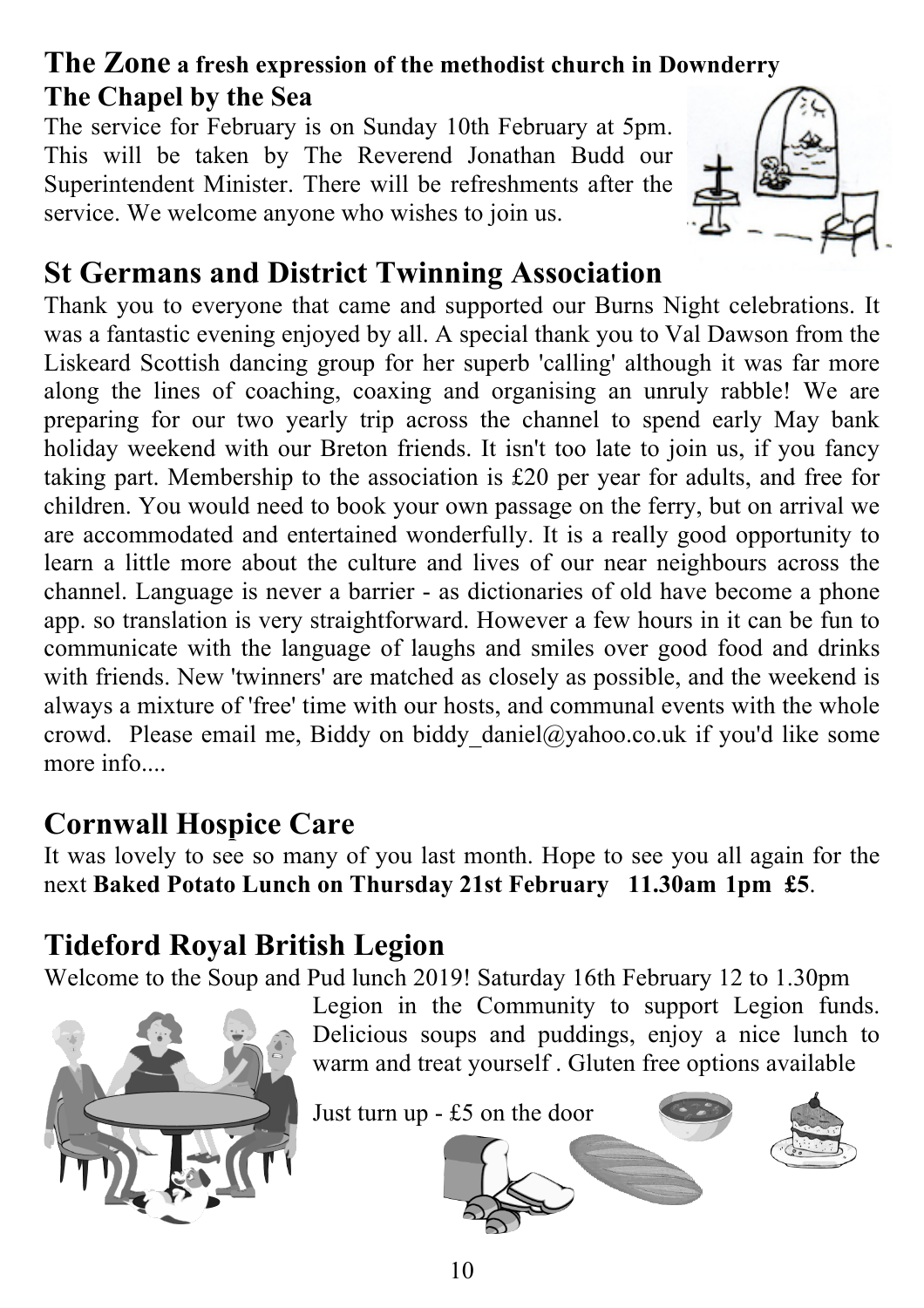#### **Looe Marine Conservation Group Love Your Beach Day**

Thursday  $14<sub>th</sub>$  February,  $14:15 - 16:15$ , Millendreath

What better way to show your love for the beaches this Valentine's Day than to join our friendly group to clean Millendreath Beach near Looe? The kit is provided, all we ask is that you come along in suitable clothing and footwear. Under 18s must be accompanied by an adult.

#### **Half term Rockpool Ramble**

Thursday 21st February, 12:00 – 14:00

Meet at Hannafore beach, West Looe, below the coastguard station

Come and join local experts as we explore the rocky shore, finding lots of the amazing critters that live on it! Learn about starfish, crabs, fish, anemones and lots more at this educational event that is guaranteed to satisfy the whole family. Booking isn't required for our rockpool rambles, but we do ask that all attendees come along with suitable footwear (no flip flops) and leave their nets at home as they can harm delicate rockpool creatures. Under 18s must be accompanied by an adult. For any more information, please contact looevmca@gmail.com.

## **Letters**

#### **Earthly Angels Spread Joy in Downderry**

… namely Maggie, Sandra, Ann and Jean … who, with incredible generosity, produced a highly professional and utterly delicious Christmas Lunch for people who needed company and cheer on the big day. It was their gift to the Community and they were backed up by very generous donations, some from people who weren't even attending.

Those of us who enjoyed the very warm welcome, the friendship and wonderful meal, are so grateful to the ' Fabulous Four' and to their supporters. Your planning and dedicated work made Christmas Day 2018 very special.

Thank you, thank you everyone. Ann and Graham Danton

**I would like to thank** the fantastic four Maggie, Ann, Sandra and Jean who worked so hard and others who contributed behind the scenes. uch thought was put in to the day which was just wnderful. It was and is much appreciated. Many. many thanks, Tess.

#### **Christmas Day Lunch**

Anne, Sandy, Maggie and Jean would like to say a big thank you to everyone who joined us on Christmas Day at the village hall and for all kind donations and good wishes. Any leftover goods and moneys have gone back into the community including a donation to the community bus. Blessings all round....x